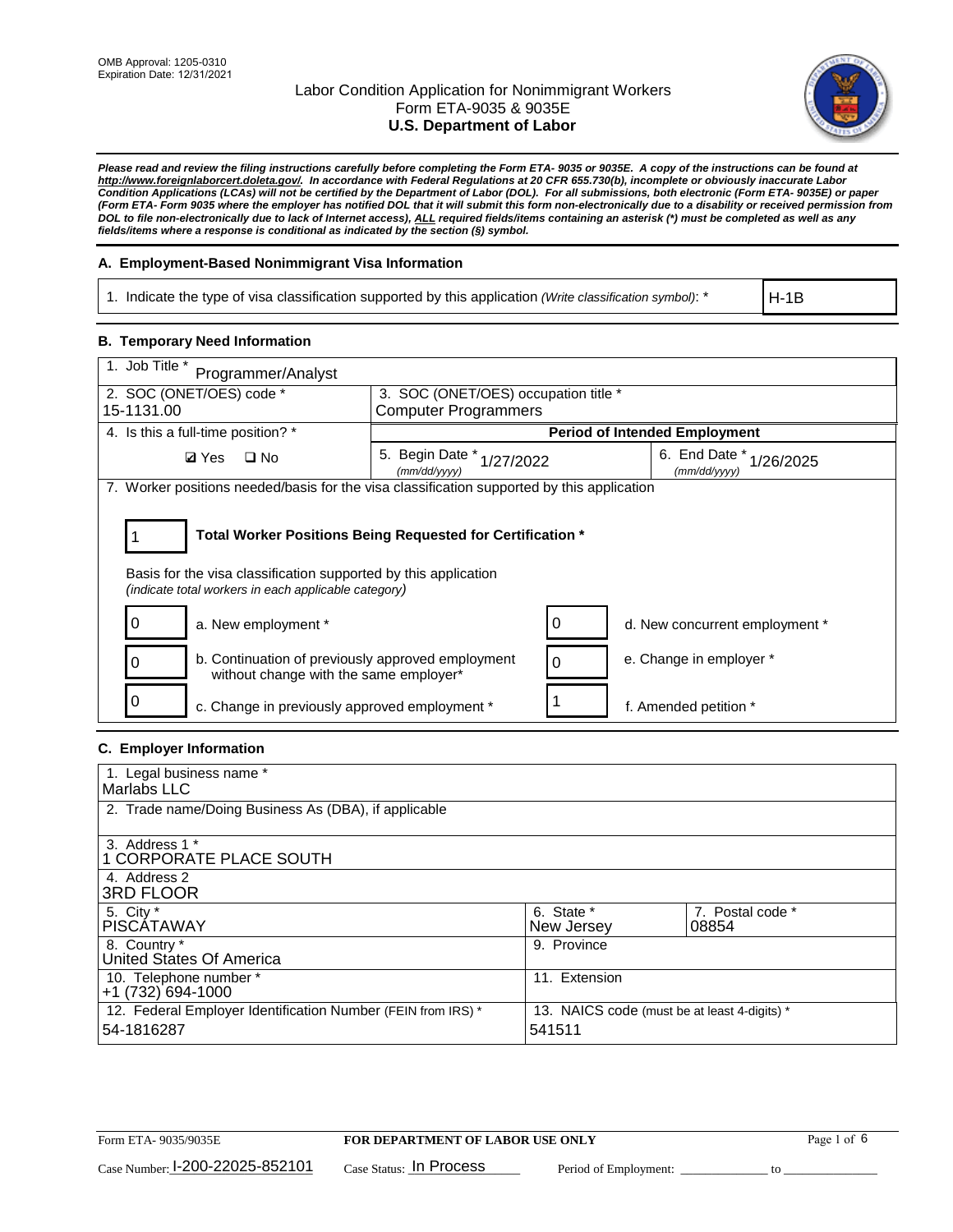

## **D. Employer Point of Contact Information**

**Important Note**: The information contained in this Section must be that of an employee of the employer who is authorized to act on behalf of the employer in labor certification matters. The information in this Section must be different from the agent or attorney information listed in Section E, unless the attorney is an employee of the employer.

| 1. Contact's last (family) name *               | 2. First (given) name * |                          | 3. Middle name(s)         |
|-------------------------------------------------|-------------------------|--------------------------|---------------------------|
| Vidyadharan                                     | Sanjay                  |                          |                           |
| 4. Contact's job title *<br>Chief Legal Officer |                         |                          |                           |
| 5. Address 1 *<br>1 CORPORATE PLACE SOUTH       |                         |                          |                           |
| 6. Address 2<br><b>3RD FLOOR</b>                |                         |                          |                           |
| 7. City *<br><b>PISCÁTAWAY</b>                  |                         | 8. State *<br>New Jersey | 9. Postal code *<br>08854 |
| 10. Country *<br>United States Of America       |                         | 11. Province             |                           |
| 12. Telephone number *                          | 13. Extension           | 14. E-Mail address       |                           |
| +1 (732) 694-1000                               | 1600                    | sanjay@marlabs.com       |                           |

## **E. Attorney or Agent Information (If applicable)**

**Important Note**: The employer authorizes the attorney or agent identified in this section to act on its behalf in connection with the filing of this application.

| 1. Is the employer represented by an attorney or agent in the filing of this application? *<br>If "Yes," complete the remainder of Section E below. |                            |              |                               | $\Box$ Yes        | <b>Ø</b> No                                          |  |
|-----------------------------------------------------------------------------------------------------------------------------------------------------|----------------------------|--------------|-------------------------------|-------------------|------------------------------------------------------|--|
| 2. Attorney or Agent's last (family) name §                                                                                                         | 3. First (given) name $\S$ |              |                               | 4. Middle name(s) |                                                      |  |
| 5. Address 1 §                                                                                                                                      |                            |              |                               |                   |                                                      |  |
| 6. Address 2                                                                                                                                        |                            |              |                               |                   |                                                      |  |
| 7. City §                                                                                                                                           |                            | 8. State §   |                               |                   | 9. Postal code §                                     |  |
| 10. Country §                                                                                                                                       |                            | 11. Province |                               |                   |                                                      |  |
| 12. Telephone number §                                                                                                                              | 13. Extension              |              | 14. E-Mail address            |                   |                                                      |  |
| 15. Law firm/Business name §                                                                                                                        |                            |              | 16. Law firm/Business FEIN §  |                   |                                                      |  |
| 17. State Bar number (only if attorney) §                                                                                                           |                            |              | standing (only if attorney) § |                   | 18. State of highest court where attorney is in good |  |
| 19. Name of the highest State court where attorney is in good standing (only if attorney) §                                                         |                            |              |                               |                   |                                                      |  |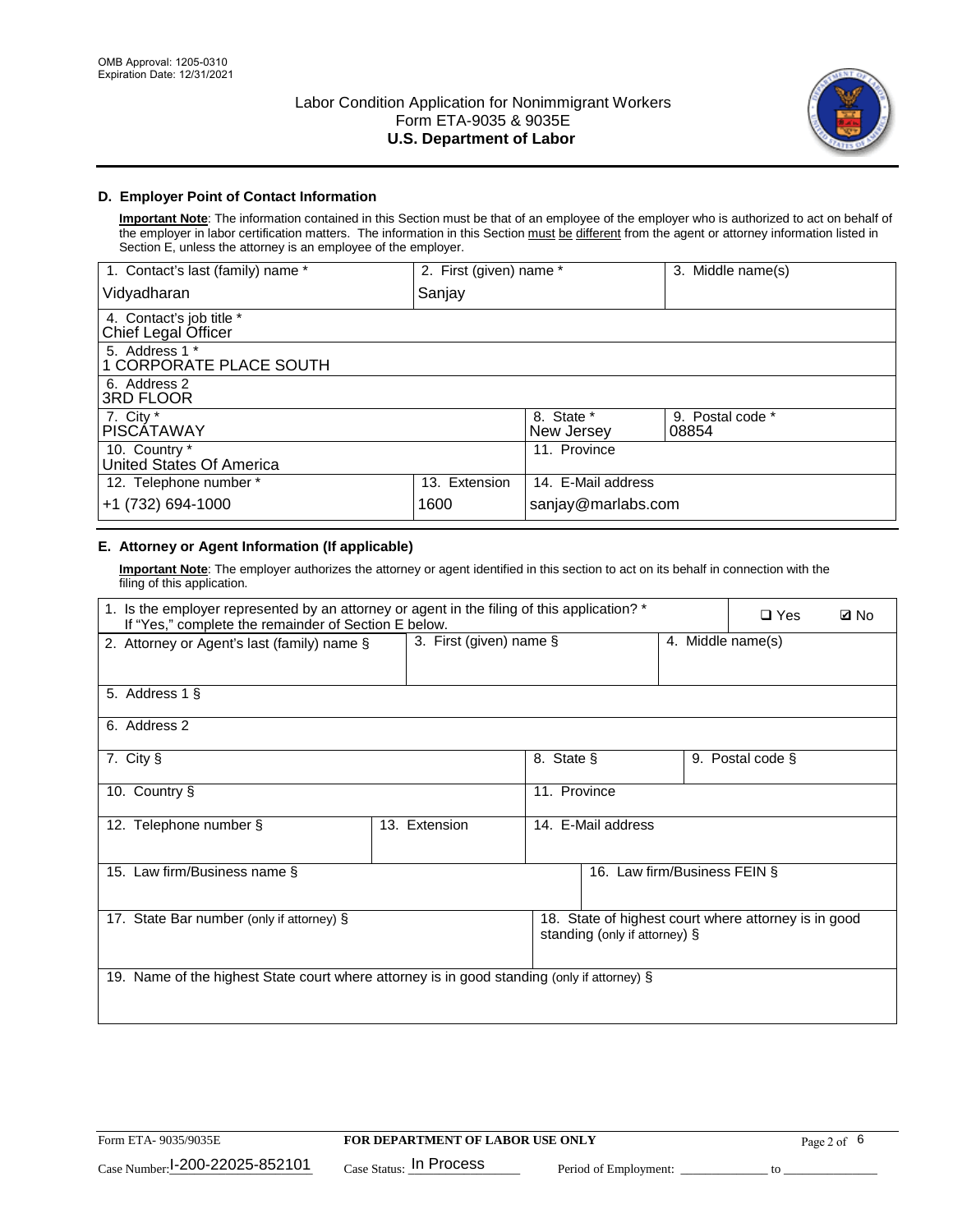

#### **F. Employment and Wage Information**

**Important Note**: The employer must define the intended place(s) of employment with as much geographic specificity as possible. Each intended place(s) of employment listed below must be the worksite or physical location where the work will actually be performed and cannot be a P.O. Box. The employer must identify all intended places of employment, including those of short duration, on the LCA. 20 CFR 655.730(c)(5). If the employer is submitting this form non-electronically and the work is expected to be performed in more than one location, an attachment must be submitted in order to complete this section. An employer has the option to use either a single Form ETA-9035/9035E or multiple forms to disclose all intended places of employment. If the employer has more than ten (10) intended places of employment at the time of filing this application, the employer must file as many additional LCAs as are necessary to list all intended places of employment. See the form instructions for further information about identifying all intended places of employment.

#### a.*Place of Employment Information* 1

| 1. Enter the estimated number of workers that will perform work at this place of employment under<br>the LCA.*                 |                                                                                                               |  |                                          |                      | 1                        |              |  |
|--------------------------------------------------------------------------------------------------------------------------------|---------------------------------------------------------------------------------------------------------------|--|------------------------------------------|----------------------|--------------------------|--------------|--|
| 2. Indicate whether the worker(s) subject to this LCA will be placed with a secondary entity at this<br>place of employment. * |                                                                                                               |  |                                          |                      |                          | $\square$ No |  |
|                                                                                                                                | 3. If "Yes" to question 2, provide the legal business name of the secondary entity. §                         |  |                                          |                      |                          |              |  |
| PayPal                                                                                                                         |                                                                                                               |  |                                          |                      |                          |              |  |
| 4. Address 1 *<br>280 River Rd                                                                                                 |                                                                                                               |  |                                          |                      |                          |              |  |
| 5. Address 2                                                                                                                   |                                                                                                               |  |                                          |                      |                          |              |  |
| 6. City $*$<br>Piscataway                                                                                                      |                                                                                                               |  | 7. County *<br>Middlesex                 |                      |                          |              |  |
| 8. State/District/Territory *<br>New Jersey                                                                                    |                                                                                                               |  | 9. Postal code *<br>08854                |                      |                          |              |  |
|                                                                                                                                | 10. Wage Rate Paid to Nonimmigrant Workers *                                                                  |  | 10a. Per: (Choose only one)*             |                      |                          |              |  |
|                                                                                                                                | □ Hour □ Week □ Bi-Weekly □ Month ☑ Year<br>From * \$ 76300 00<br>To: $$$                                     |  |                                          |                      |                          |              |  |
| 11. Prevailing Wage Rate *                                                                                                     |                                                                                                               |  | 11a. Per: (Choose only one)*             |                      |                          |              |  |
| $\sin 76294$ 00                                                                                                                |                                                                                                               |  | □ Hour □ Week □ Bi-Weekly □ Month ☑ Year |                      |                          |              |  |
|                                                                                                                                | Questions 12-14. Identify the source used for the prevailing wage (PW) (check and fully complete only one): * |  |                                          |                      |                          |              |  |
| 12.                                                                                                                            | A Prevailing Wage Determination (PWD) issued by the Department of Labor                                       |  |                                          |                      | a. PWD tracking number § |              |  |
| 13.<br>$\blacktriangledown$                                                                                                    | A PW obtained independently from the Occupational Employment Statistics (OES) Program                         |  |                                          |                      |                          |              |  |
| a. Wage Level (check one): §                                                                                                   |                                                                                                               |  |                                          | b. Source Year §     |                          |              |  |
| ⊓⊥                                                                                                                             | ☑ ⊪<br>□⊪<br>$\Box$ IV<br>$\Box$ N/A                                                                          |  |                                          | 7/1/2021 - 6/30/2022 |                          |              |  |
| 14.                                                                                                                            | A PW obtained using another legitimate source (other than OES) or an independent authoritative source         |  |                                          |                      |                          |              |  |
| a. Source Type (check one): §                                                                                                  |                                                                                                               |  |                                          | b. Source Year §     |                          |              |  |
| $\Box$ CBA                                                                                                                     | $\Box$ DBA<br>$\square$ SCA<br>$\Box$ Other/ PW Survey                                                        |  |                                          |                      |                          |              |  |
|                                                                                                                                | c. If responded "Other/ PW Survey" in question 14.a, enter the name of the survey producer or publisher §     |  |                                          |                      |                          |              |  |
|                                                                                                                                |                                                                                                               |  |                                          |                      |                          |              |  |
|                                                                                                                                | d. If responded "Other/ PW Survey" in question 14.a, enter the title or name of the PW survey §               |  |                                          |                      |                          |              |  |
|                                                                                                                                |                                                                                                               |  |                                          |                      |                          |              |  |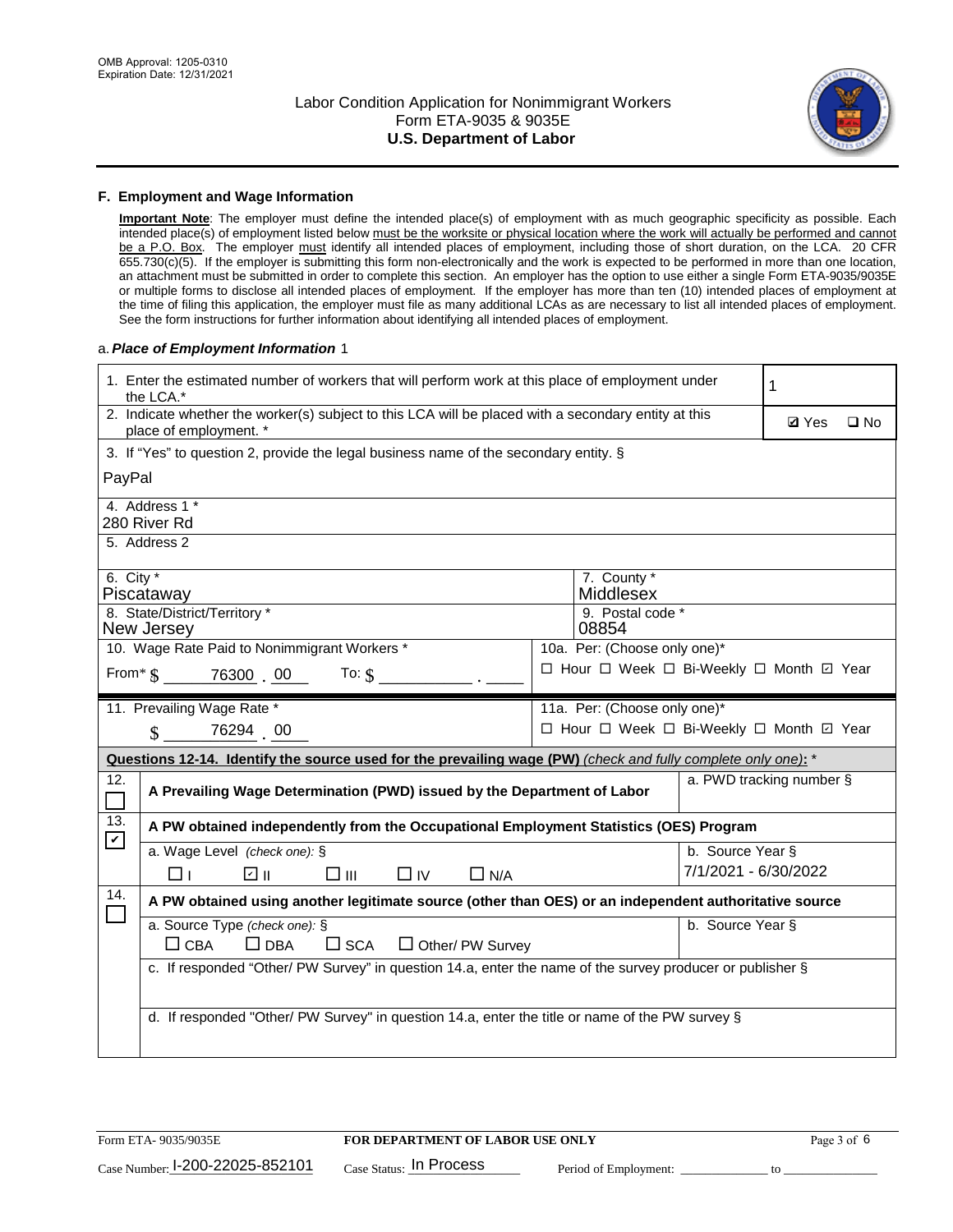

## **G. Employer Labor Condition Statements**

! *Important Note:* In order for your application to be processed, you MUST read Section G of the Form ETA-9035CP - General Instructions for the 9035 & 9035E under the heading "Employer Labor Condition Statements" and agree to all four (4) labor condition statements summarized below:

- (1) **Wages:** The employer shall pay nonimmigrant workers at least the prevailing wage or the employer's actual wage, whichever is higher, and pay for non-productive time. The employer shall offer nonimmigrant workers benefits and eligibility for benefits provided as compensation for services on the same basis as the employer offers to U.S. workers. The employer shall not make deductions to recoup a business expense(s) of the employer including attorney fees and other costs connected to the performance of H-1B, H-1B1, or E-3 program functions which are required to be performed by the employer. This includes expenses related to the preparation and filing of this LCA and related visa petition information. 20 CFR 655.731;
- (2) **Working Conditions:** The employer shall provide working conditions for nonimmigrants which will not adversely affect the working conditions of workers similarly employed. The employer's obligation regarding working conditions shall extend for the duration of the validity period of the certified LCA or the period during which the worker(s) working pursuant to this LCA is employed by the employer, whichever is longer. 20 CFR 655.732;
- (3) **Strike, Lockout, or Work Stoppage:** At the time of filing this LCA, the employer is not involved in a strike, lockout, or work stoppage in the course of a labor dispute in the occupational classification in the area(s) of intended employment. The employer will notify the Department of Labor within 3 days of the occurrence of a strike or lockout in the occupation, and in that event the LCA will not be used to support a petition filing with the U.S. Citizenship and Immigration Services (USCIS) until the DOL Employment and Training Administration (ETA) determines that the strike or lockout has ended. 20 CFR 655.733; and
- (4) **Notice:** Notice of the LCA filing was provided no more than 30 days before the filing of this LCA or will be provided on the day this LCA is filed to the bargaining representative in the occupation and area of intended employment, or if there is no bargaining representative, to workers in the occupation at the place(s) of employment either by electronic or physical posting. This notice was or will be posted for a total period of 10 days, except that if employees are provided individual direct notice by e-mail, notification need only be given once. A copy of the notice documentation will be maintained in the employer's public access file. A copy of this LCA will be provided to each nonimmigrant worker employed pursuant to the LCA. The employer shall, no later than the date the worker(s) report to work at the place(s) of employment, provide a signed copy of the certified LCA to the worker(s) working pursuant to this LCA. 20 CFR 655.734.

1. **I have read and agree to** Labor Condition Statements 1, 2, 3, and 4 above and as fully explained in Section G of the Form ETA-9035CP – General Instructions for the 9035 & 9035E and the Department's regulations at 20 CFR 655 Subpart H. \*

**Ø**Yes ロNo

#### **H. Additional Employer Labor Condition Statements –H-1B Employers ONLY**

!**Important Note***:* In order for your H-1B application to be processed, you MUST read Section H – Subsection 1 of the Form ETA 9035CP – General Instructions for the 9035 & 9035E under the heading "Additional Employer Labor Condition Statements" and answer the questions below.

#### *a. Subsection 1*

| 1. At the time of filing this LCA, is the employer H-1B dependent? §                                                                                                                                                                                            |  |  | $\square$ No |              |
|-----------------------------------------------------------------------------------------------------------------------------------------------------------------------------------------------------------------------------------------------------------------|--|--|--------------|--------------|
| 2. At the time of filing this LCA, is the employer a willful violator? $\S$                                                                                                                                                                                     |  |  | ⊡ No         |              |
| 3. If "Yes" is marked in questions H.1 and/or H.2, you must answer "Yes" or "No" regarding<br>whether the employer will use this application ONLY to support H-1B petitions or extensions of<br>status for exempt H-1B nonimmigrant workers? §                  |  |  | $\Box$ No    |              |
| 4. If "Yes" is marked in question H.3, identify the statutory basis for the<br>■ \$60,000 or higher annual wage<br>exemption of the H-1B nonimmigrant workers associated with this<br>□ Master's Degree or higher in related specialty<br>$\Box$ Both<br>LCA. § |  |  |              |              |
| H-1B Dependent or Willful Violator Employers -Master's Degree or Higher Exemptions ONLY                                                                                                                                                                         |  |  |              |              |
| 5. Indicate whether a completed Appendix A is attached to this LCA covering any H-1B<br>nonimmigrant worker for whom the statutory exemption will be based <b>ONLY</b> on attainment of a<br>Master's Degree or higher in related specialty. §                  |  |  | ⊡ No         | <b>Q</b> N/A |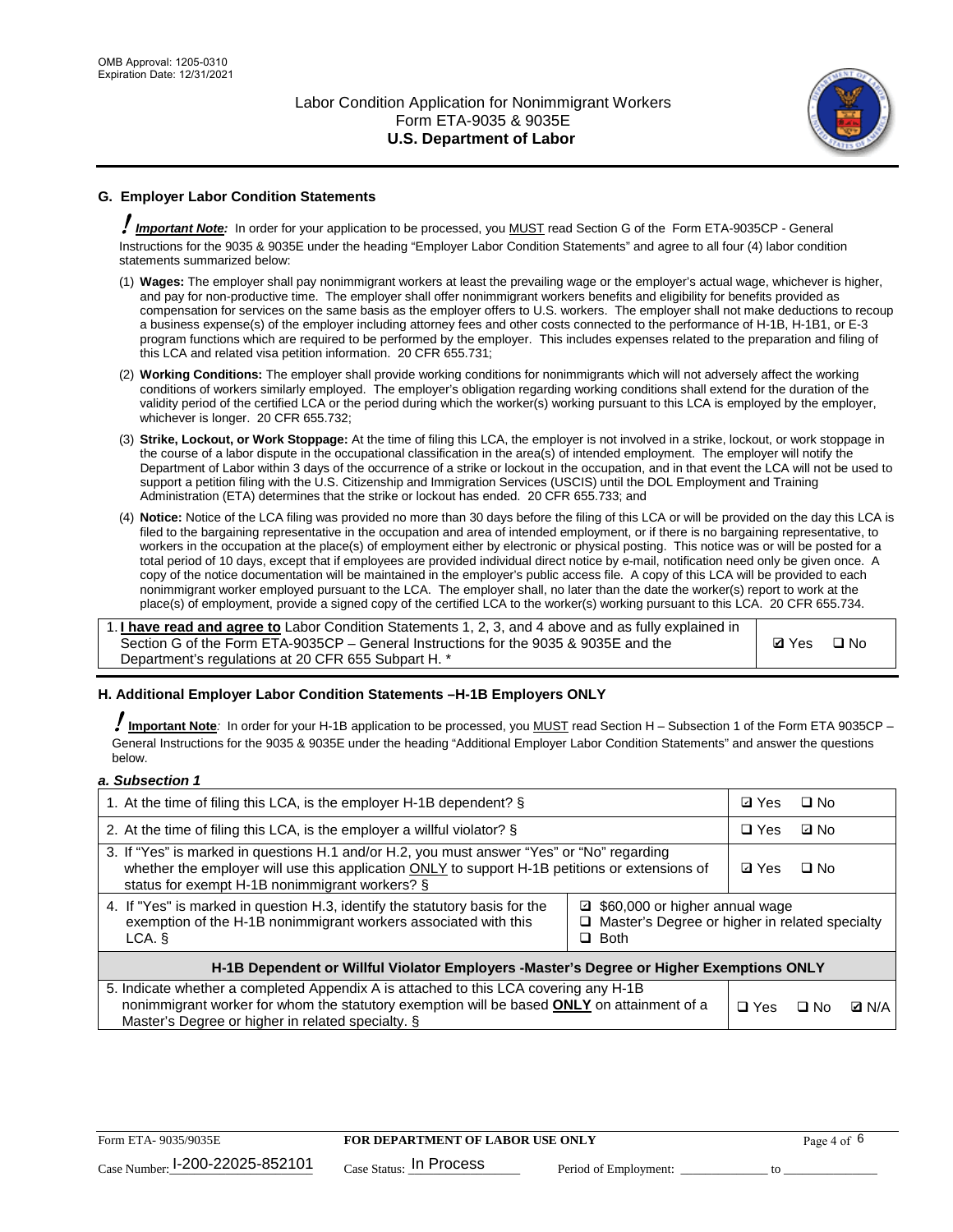

**If you marked "Yes" to questions H.a.1 (H-1B dependent) and/or H.a.2 (H-1B willful violator) and "No" to question H.a.3 (exempt H-1B nonimmigrant workers), you MUST read Section H – Subsection 2 of the Form ETA 9035CP – General Instructions for the 9035 & 9035E under the heading "Additional Employer Labor Condition Statements" and indicate your agreement to all three (3) additional statements summarized below.**

#### *b. Subsection 2*

- A. **Displacement:** An H-1B dependent or willful violator employer is prohibited from displacing a U.S. worker in its own workforce within the period beginning 90 days before and ending 90 days after the date of filing of the visa petition. 20 CFR 655.738(c);
- B. **Secondary Displacement:** An H-1B dependent or willful violator employer is prohibited from placing an H-1B nonimmigrant worker(s) with another/secondary employer where there are indicia of an employment relationship between the nonimmigrant worker(s) and that other/secondary employer (thus possibly affecting the jobs of U.S. workers employed by that other employer), unless and until the employer subject to this LCA makes the inquiries and/or receives the information set forth in 20 CFR 655.738(d)(5) concerning that other/secondary employer's displacement of similarly employed U.S. workers in its workforce within the period beginning 90 days before and ending 90 days after the date of such placement. 20 CFR 655.738(d). Even if the required inquiry of the secondary employer is made, the H-1B dependent or willful violator employer will be subject to a finding of a violation of the secondary displacement prohibition if the secondary employer, in fact, displaces any U.S. worker(s) during the applicable time period; and
- C. **Recruitment and Hiring:** Prior to filing this LCA or any petition or request for extension of status for nonimmigrant worker(s) supported by this LCA, the H-1B dependent or willful violator employer must take good faith steps to recruit U.S. workers for the job(s) using procedures that meet industry-wide standards and offer compensation that is at least as great as the required wage to be paid to the nonimmigrant worker(s) pursuant to 20 CFR 655.731(a). The employer must offer the job(s) to any U.S. worker who applies and is equally or better qualified for the job than the nonimmigrant worker. 20 CFR 655.739.

| 6. I have read and agree to Additional Employer Labor Condition Statements A, B, and C above and |       |           |
|--------------------------------------------------------------------------------------------------|-------|-----------|
| as fully explained in Section H – Subsections 1 and 2 of the Form ETA 9035CP – General           | □ Yes | $\Box$ No |
| Instructions for the 9035 & 9035E and the Department's regulations at 20 CFR 655 Subpart H. §    |       |           |

#### **I. Public Disclosure Information**

! **Important Note***:* You must select one or both of the options listed in this Section.

**sqrt** Employer's principal place of business □ Place of employment

#### **J. Notice of Obligations**

A. Upon receipt of the certified LCA, the employer must take the following actions:

- o Print and sign a hard copy of the LCA if filing electronically (20 CFR 655.730(c)(3));<br>
Maintain the original signed and certified LCA in the employer's files (20 CFR 655.7
- Maintain the original signed and certified LCA in the employer's files (20 CFR 655.705(c)(2); 20 CFR 655.730(c)(3); and 20 CFR 655.760); and
- o Make a copy of the LCA, as well as necessary supporting documentation required by the Department of Labor regulations, available for public examination in a public access file at the employer's principal place of business in the U.S. or at the place of employment within one working day after the date on which the LCA is filed with the Department of Labor (20 CFR 655.705(c)(2) and 20 CFR 655.760).
- B. The employer must develop sufficient documentation to meet its burden of proof with respect to the validity of the statements made in its LCA and the accuracy of information provided, in the event that such statement or information is challenged (20 CFR 655.705(c)(5) and 20 CFR 655.700(d)(4)(iv)).
- C. The employer must make this LCA, supporting documentation, and other records available to officials of the Department of Labor upon request during any investigation under the Immigration and Nationality Act (20 CFR 655.760 and 20 CFR Subpart I).

*I declare under penalty of perjury that I have read and reviewed this application and that to the best of my knowledge, the*  information contained therein is true and accurate. I understand that to knowingly furnish materially false information in the *preparation of this form and any supplement thereto or to aid, abet, or counsel another to do so is a federal offense punishable by fines, imprisonment, or both (18 U.S.C. 2, 1001,1546,1621).*

| 1. Last (family) name of hiring or designated official *   2. First (given) name of hiring or designated official *   3. Middle initial §<br>Vidyadharan | Saniav           |  |
|----------------------------------------------------------------------------------------------------------------------------------------------------------|------------------|--|
| 4. Hiring or designated official title *<br>Chief Legal Officer                                                                                          |                  |  |
| 5. Signature *                                                                                                                                           | 6. Date signed * |  |

| Form ETA-9035/9035E             | <b>FOR DEPARTMENT OF LABOR USE ONLY</b> |                       |  |
|---------------------------------|-----------------------------------------|-----------------------|--|
| Case Number: 1-200-22025-852101 | $_{\rm Case~S status:}$ In Process      | Period of Employment: |  |